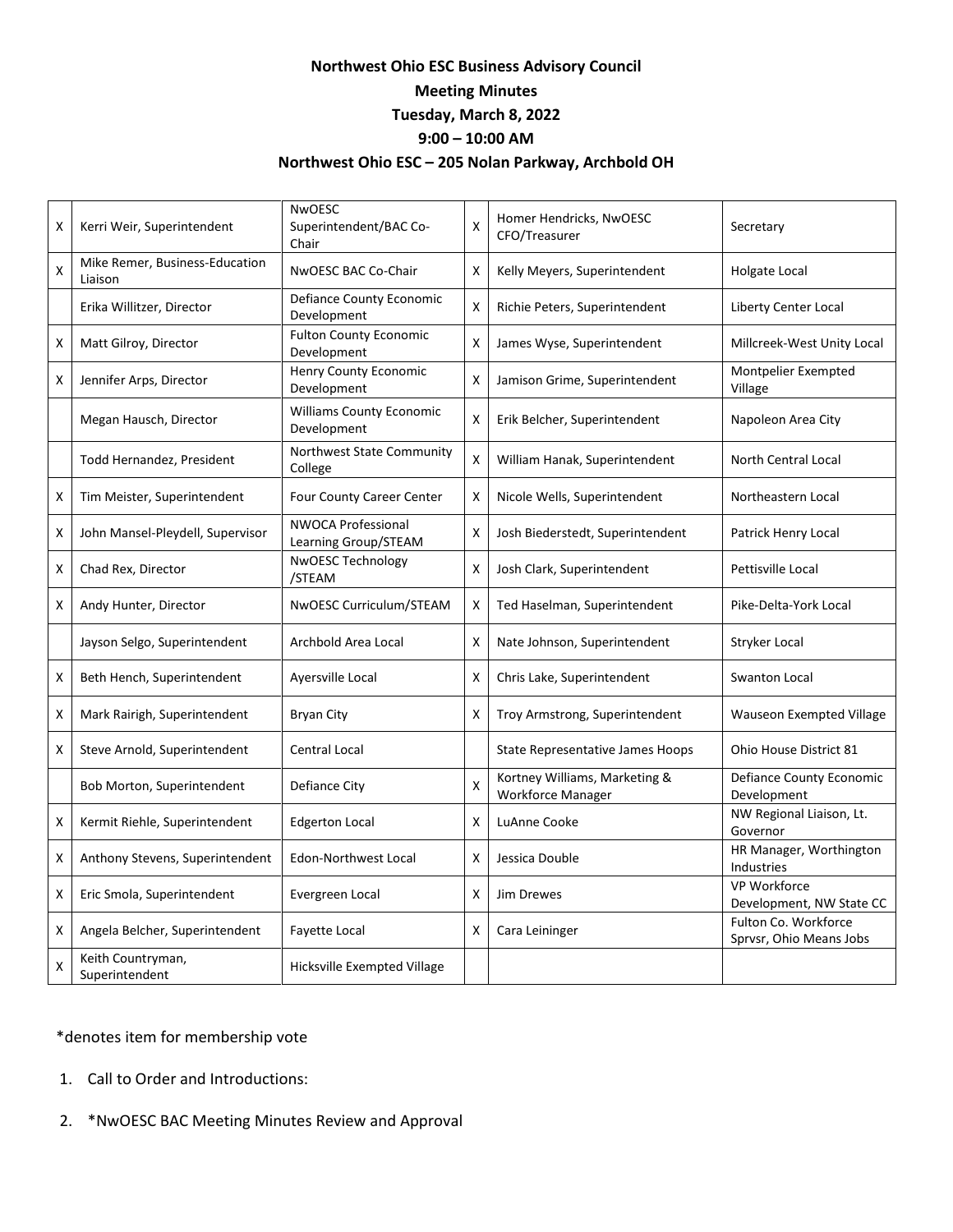a. A motion to approve the minutes of the NwOESC Business Advisory Council meeting held on December 14,

2021 was made by Nate Johnson and second by Kelly Meyers. Motion passed.

- 3. \*NwOESC BAC Annual Report/Joint Statement March 1, 2022:
	- a. A motion to approve the Annual Report/Joint Statement of the NwOESC Business Advisory Council March 1,

2022 was made by Eric Smola and second by Kermit Riehle. Motion passed.

- 4. Business and Education Spotlight "The Future of Fulton County" initiative
	- a. Mike Remer (Career Coach/Business-Education Liaison); Cara Leininger (Fulton County Ohio Means Jobs), Jim Drewes (NSCC), Jessica Double (Worthington Industries); and Swanton, Evergreen and Pike-Delta-York Districts shared their innovative efforts leading to stronger partnerships between business and education in Fulton County.
	- b. The stretch objective is to have every student signed up with one of the 3 E's (Employed, Enlisted, and Enrolled) by Thanksgiving of their senior year.
	- c. The initiative evolved from the new graduation pathways including various seals. These seals can include Manufacturing Skill Standards Council (MSSC) certification.
	- d. Each of the three districts discussed their focus under the initiative along with collaboration with Worthington Industries and North Star BlueScope Steel.
- 5. Educator Bootcamp 2022; June  $6 9$ ; with spotlight presentations on June 15 and  $16 -$ update
	- a. Lu Cook, liaison to Lt. Governor Husted, shared about a meeting on an educator bootcamp at North Point ESC and about getting attention for funding such programs at the state level.
- 6. Member Updates:
	- a. Defiance County Economic Development Director Updates and Information Sharing (Kortney): -Presented the Career/Internship Expo coming up at Defiance College. -Currently scheduling the Junior High Summer Manufacturing Camps. -Shared about Public Service Tours for high school students.
	- b. Fulton County Economic Development Director Updates and Information Sharing (Matt): -Shared about the State of the Region address at BGSU. -Discussed labor markets in healthcare and education which are both experiencing high demand and low supply.
	- c. Henry County Economic Development Director Updates and Information Sharing (Jennifer): -Shared about a boot camp with various employers around Henry County. -Presented an In Demand Jobs Event held at Patrick Henry. This will be an annual event rotated among the county school districts. -Discussing a workforce development position within the county.
		-
	- d. Northwest State Community College Updates and Information Sharing (Jim): -Discussed Workforce Development program, NW Ohio Science and Engineering Fair, Scholarship Night, and the High School Robotics team.